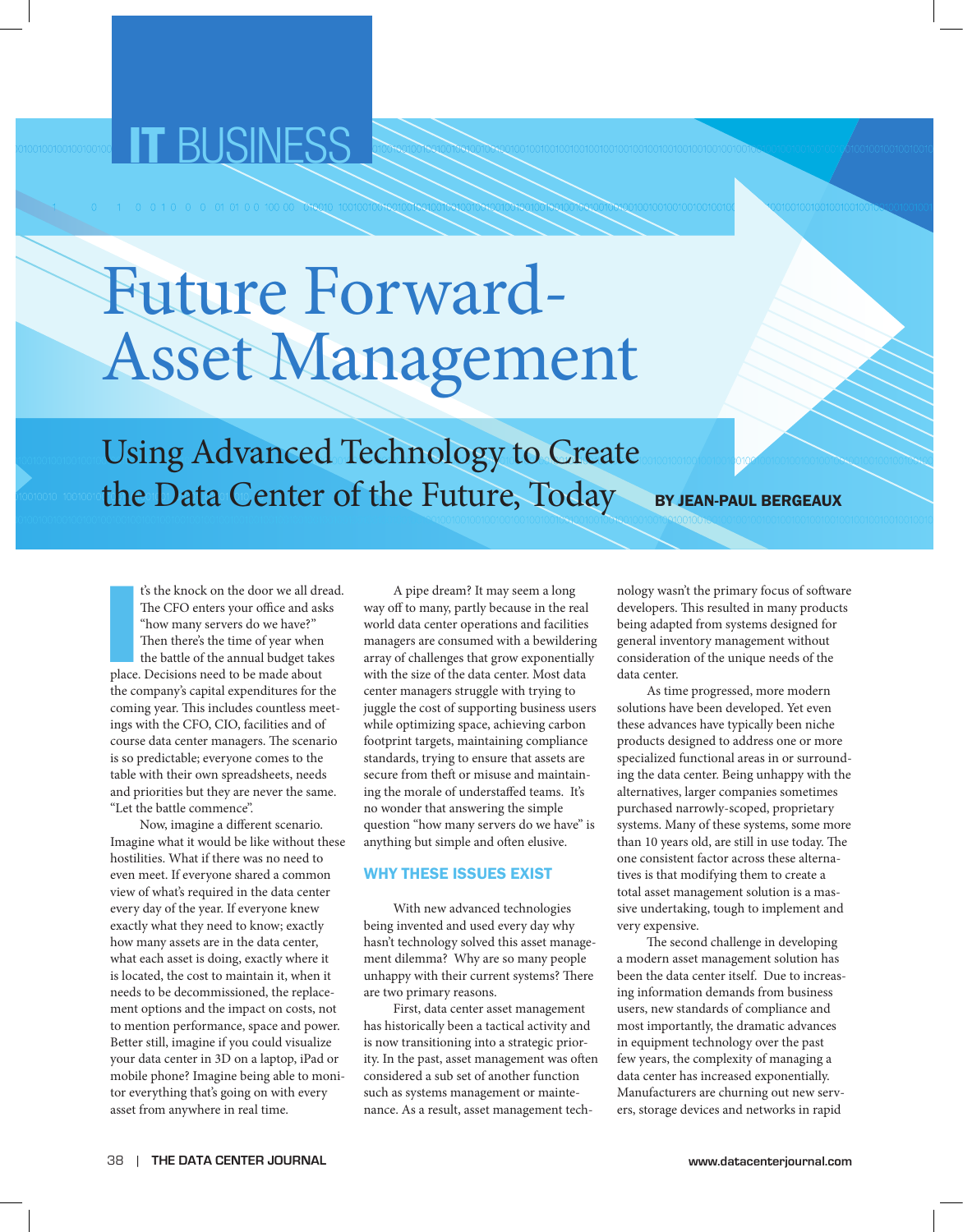succession. Add to that the permutations of virtual, cloud-based data centers and other service options. The irony is that technology has made so many positive strides in term of what's used in the data center and yet it hasn't been optimized yet to help managers control the data center.

### A Technological Revolution

Have hope. There is a very bright light at the end of the tunnel. A technological revolution is taking place in the management of data center assets that is poised to change everything. One signal of what is taking place was highlighted in a whitepaper written last year by a leading industry analyst and consulting firm Enterprise Management Associates. The report said, "IT Asset Management (ITAM) as an inventory tool is a thought for the past". It coined the term Next Generation Asset Management (NGAM), defining it as the merging of service, asset and financial management into one single entity. The report explained that "Managing data center assets in today's enterprise demands an understanding of assets in the context of a broader strategic viewpoint for IT".

Another key driver of change gaining traction is known as Operational Intelligence. This is a methodology based on new sources of information derived from and analyzed by new types of technology. Operational Intelligence is about understanding what is happening real-time in a business by integrating techniques and automated technologies that deliver new insights and transparency to business operations and enabling immediate positive action.

Whether the NGAM or Operational Intelligence labels stick is less relevant than the principles they stand for and the development of advanced software tools and technologies being spawned by a new breed of applications for data center asset management. Today there are ground breaking solutions coming to the market that provide a totally integrated, holistic view of the data center. The result is that key stakeholders in the company can collaborate, invest and understand what's going on in the data center from their own functional perspectives.

The coming advances can only be described as amazing. As we move inexorably from tagging assets with barcodes towards RFID and RUBEE-type technologies, a Pandora's box opens. We now have solutions that can monitor everything about an asset in real-time; physical aspects such as heat output and power consumption, and where exactly the asset is located. Add to this the new smart rack technologies and suddenly the data center manager has the tools needed to do the job efficiently, effectively and intelligently.

Because these solutions can easily and seamlessly integrate data from other sources, critical asset details are instantly available, including: usage and performance information; what's running on the equipment; how it is optimized or utilized; who owns it; the projects it is associated with; and all financial information including depreciation, maintenance costs, lease and contracts details. A complete asset tracking picture that includes all of this information is available in one single application.

### Inventory Management **ADVANCES**

Talking about pictures, gone are the days of floor diagrams or static 2D modeling applications. Technology now exists to navigate a data center remotely in 3D, enabling a virtual walk down an aisle, around corners, and right up to a rack so that a specific asset can be picked up and every detail can be inspected.

Perhaps one of the most significant challenges for the data center manager is in the thorny area of inventory management. Historically, this has been a mind-numbing, time consuming, manual effort with staff using clip boards and excel spreadsheet and walking from rack to rack to try and figure out what asset is there, what's missing, and what is racked but not listed. The permutations are endless and the pen and paper results, which can take weeks and sometime months to complete, are fraught with inevitable errors. So problematic has the inventory management process been that many data center managers reluctantly choose to skip the activity.

Now flash forward to today. Inventory management and data center audits have morphed into hi-tech applications on mobile devices using Bluetooth barcode and RFID readers linked to hand- held, tablet computers. Smart tablet-based applications written for mobility are wirelessly networked into a NGAM-type central asset management database. Everything is connected; all the asset information is available for the audit team.

## **Watch your** datacenter asset management

## world transform before

your eyes





## **Seeing Is Believing**

www.vizualiiz.com